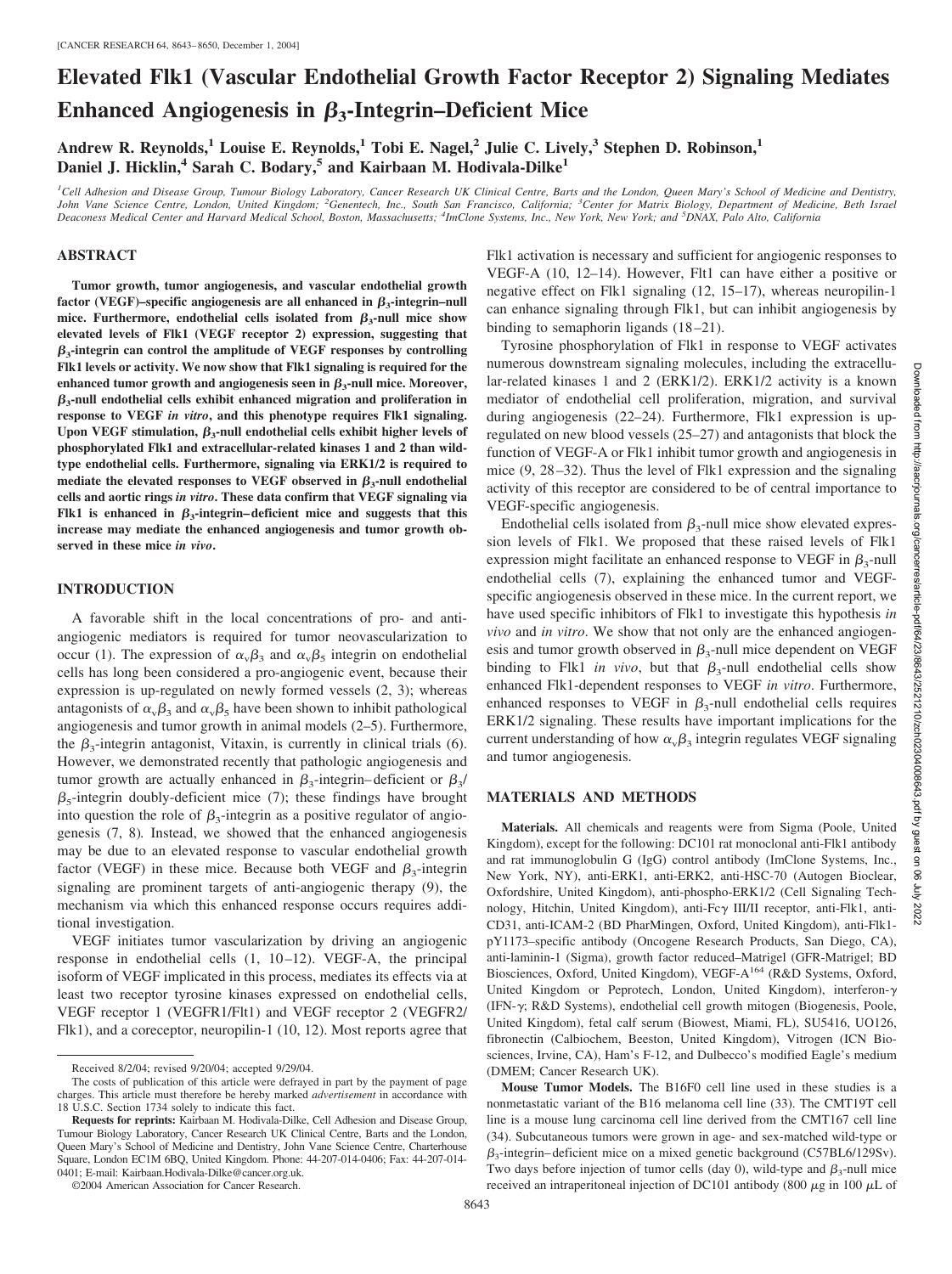PBS) or PBS vehicle control. This dose of DC101 has been shown previously to be the maximum effective dose in mice (28) and was selected to block all Flk1 receptor activity. Tumors were established by subcutaneous injection of  $1 \times 10^6$  B16F0 or CMT19T cells between the shoulders of wild-type and  $\beta_3$ -null animals on day 2. All animals received additional DC101 or PBS/IgG control injections on days 2, 5, and 8. Tumors were harvested on day 12 and photographed, and tumor volume was measured. Similar results were obtained in tumor assays regardless of whether we used a PBS vehicle or isotypematched IgG as the control injection.

**Quantification of Blood Vessel Density in Tumor Sections.** Sizematched tumors from wild-type and  $\beta_3$ -integrin–null mice treated with or without Flk1 inhibitor were snap-frozen and bisected, and cryosections were made. Frozen sections were brought to room temperature, fixed in 100% acetone at  $-20^{\circ}$ C, rehydrated in PBS for 10 minutes, and then blocked (PBS, 1% bovine serum albumin, and 1:60 normal goat serum) for 45 minutes at room temperature. After a 5-minute wash in PBS, sections were incubated with 1:100 anti-laminin-1 or 1:100 anti-CD31 antibody in blocking buffer for 2 hours at room temperature. After three 5-minute washes in PBS, sections were incubated with Alexa 488-antirabbit or Alexa 488-antirat secondary antibody (Molecular Probes, Eugene, OR) diluted in blocking buffer. After three 5 minute washes in PBS, sections were washed briefly with distilled water before being mounted in mounting medium with antifade (Citifluor, Ltd., Leicester, United Kingdom). Immunofluorescence images were captured using an epifluorescence microscope (Carl Zeiss, Jena, Germany) equipped with a digital camera (Hamamatsu Photonics, Ltd., Welwyn Garden City, United Kingdom) using Open Lab v2.2 software (Improvision, Coventry, United Kingdom). The number of laminin-1– or CD31-positive blood vessels present across the entire area of each tumor section was counted and divided by the area of the section to determine tumor blood vessel density.

*In vivo* **Matrigel Plug Assay.** Matrigel plug assays were performed in ageand sex-matched wild-type or  $\beta_3$ -integrin–deficient mice. On day 0, animals received an intraperitoneal injection of DC101 or IgG control antibody (800  $\mu$ g in 100  $\mu$ L of PBS). On day 2, each animal received an abdominal subcutaneous injection in the left and right flank containing 200  $\mu$ L of GFR-Matrigel mixed with 30 ng of VEGF. Animals received additional DC101 or IgG control injections on days 2, 5, and 8. Matrigel plugs were removed on day 9, fixed in formal saline, bisected, embedded in paraffin, and sectioned. Sections were stained with hematoxylin and eosin for analysis of blood vessel infiltration. Images of histological sections were captured using the microscope described above. The number of blood vessels present across the entire area of each Matrigel section was counted and divided by the area of the section to determine blood vessel density.

*Ex vivo* **Aortic Ring Assay.** Thoracic aortae were removed from 6- to 9-week-old wild-type or  $\beta_3$ -integrin–deficient mice after cervical dislocation. Extraneous fat and other tissue was removed, and the aortae were sliced transversely into  $\sim$ 0.5-mm-thick rings. Each ring was transferred to a 50  $\mu$ L bed of polymerized GFR-Matrigel. An additional 50  $\mu$ L of GFR-Matrigel were then applied over the ring and allowed to polymerize before adding  $150 \mu L$  of basal medium: DMEM with 2% fetal calf serum (FCS). The medium was supplemented further with 30 ng/mL VEGF and inhibitors or antibodies as appropriate. Where antibodies were used, the GFR-Matrigel was supplemented with 20  $\mu$ g/mL DC101 antibody or control IgG just before polymerization. This dose of anti-VEGFR2 antibody has been shown previously to be the maximum effective dose within several *in vitro* assays (35) and was selected to block all Flk1 receptor activity. Aortic rings were cultured at 37°C for 8 days. Every 2 days, the medium including growth factors, inhibitors, or antibodies, if added, was replaced. On day 6, phase contrast photomicrographs of rings were taken using an inverted microscope (Carl Zeiss) equipped with a digital camera (Hamamatsu Photonics, Ltd.), and angiogenesis was quantitated by counting the numbers of capillary sprouts per ring.

**Isolation and Culture of Mouse Lung Endothelial Cells.** Primary mouse lung endothelial cells were isolated from the lungs of wild-type and  $\beta_3$ integrin– deficient mice on a 129Sv background, whereas temperature-conditional immortalized endothelial cells were isolated from the lungs of animals crossed with H-2K<sup>b</sup>-tsA58 "immorto" mice, which express a temperaturesensitive simian virus 40 large T-antigen (36). Lungs were minced, digested with collagenase type I (Gibco Invitrogen, Ltd., Paisley, United Kingdom), and sieved through a 70  $\mu$ m-pore size cell strainer (BD Falcon, Bedford, MA); and the cell suspension was plated on flasks precoated with 0.1% gelatin, 10  $\mu$ g/mL fibronectin, and 30  $\mu$ g/mL Vitrogen in PBS. Endothelial cells were purified by magnetic immunosorting with a single negative sort for Fcg III/II receptor–positive macrophages and at least two positive sorts for ICAM-2– positive endothelial cells. Cells were cultured routinely in a 50:50 mix of Ham's F-12:DMEM medium supplemented with  $20\%$  FCS,  $20 \mu g/mL$  endothelial cell mitogen,  $1 \mu g/mL$  heparin, and antibiotics in flasks precoated as described above. Temperature-conditional immortalized mouse lung endothelial cells were cultured at 33 $^{\circ}$ C in medium supplemented with 20 U/mL IFN- $\gamma$ to permit simian virus 40 T-antigen activity and switched to 37°C in the absence of IFN- $\gamma$  24 hours before use in experiments, to prevent T-antigen activity and therefore render the endothelial cells with a primary phenotype (37).

**Migration Assays.** Temperature-conditional immortalized mouse lung endothelial cells were plated at a density of 10,000 cells per square centimeter in precoated six-well plates. Cells were grown until a confluent monolayer was achieved, and then the medium was exchanged for serum-free medium supplemented with inhibitors, DC101 antibody, or control IgG as appropriate. After 1 hour, monolayers were scratched with a P-200 tip, and the scratches were photographed at three to five points along their length using the inverted microscope described above. The medium was then exchanged for a 50:50 mix of Ham's F-12:DMEM supplemented with VEGF and inhibitors or antibodies as appropriate. After 8 hours of incubation at 37°C, scratches were rephotographed, and the percentage of migration was determined relative to the scratch width at 0 hours.

**Proliferation Assays.** Primary mouse lung endothelial cells were plated at a density of 2500 cells per square centimeter in precoated six-well plates. Twenty-four hours later, the medium was changed for a 50:50 mix of Ham's F-12:DMEM supplemented with 1% FCS, 1 mg/mL heparin, and 50 ng/mL VEGF with or without 3  $\mu$ mol/L SU5416, a Flk1 tyrosine kinase inhibitor (Calbiochem). This dose of SU5416 has been shown previously to be the maximum effective dose within several *in vitro* assays (32, 38) and was selected to block all Flk1 receptor activity. Cells were trypsinized from replicate wells every day for five days and counted using a hemocytometer.

**Western Blotting and Immunoprecipitation.** Wild-type or  $\beta_3$ -null temperature-conditional immortalized mouse lung endothelial cells were plated at a density of 5,000 cells per square centimeter in 6- or 10-cm-diameter precoated dishes and grown to 70 to 90% confluency. The medium was then exchanged for serum-free medium for 3 hours with addition of inhibitors or antibodies as appropriate during the last hour of serum starvation, after which cells were stimulated with 10 ng/mL VEGF. Stimulation was terminated by transfer of the cells to ice, followed by washing three times with ice-cold PBS and lysis in ice-cold lysis buffer: 10 mmol/L Tris (pH 7.3), 150 mmol/L NaCl, 10 mmol/L EGTA, 1% Triton X-100, 1% sodium deoxycholate, 0.1% SDS, 5 mmol/L NaF, 1 mmol/L Na<sub>3</sub>VO<sub>4</sub>, 1 mmol/L phenylmethylsulfonyl fluoride, and protease inhibitor cocktail (Calbiochem). Cells were then incubated for an additional 10 minutes on ice before scraping the cells off and pelleting insoluble material at 12,000 rpm for 10 minutes.

Alternatively, for immunoprecipitation of phosphorylated Flk1, serumstarved cells were preincubated for 10 minutes with serum-free medium containing 1 mmol/L Na<sub>3</sub>VO<sub>4</sub> and 1  $\mu$ g/mL heparin, followed by stimulation with 50 ng/mL VEGF in the same medium for 7 minutes at 37°C. Cells were then transferred to ice, washed with ice-cold PBS plus 1 mmol/L  $\text{Na}_3\text{VO}_4$ , and lysed for 15 minutes in immunoprecipitation buffer: 20 mmol/L Tris (pH 7.5), 150 mmol/L NaCl, 1 mmol/L  $\text{Na}_3\text{VO}_4$ , 1% NP40, 10% glycerol, and protease inhibitor cocktail, before scraping the cells off and pelleting insoluble material at 12,000 rpm for 10 minutes. The supernatants were incubated with 5  $\mu$ g of anti-Flk1 antibody overnight at 4°C with end-over-end rotation, followed by an additional 2 hours of incubation with protein A/G Sepharose beads (Autogen Bioclear). The beads were then washed three times with lysis buffer before boiling in SDS-PAGE sample loading buffer.

Lysates were subjected to SDS-PAGE and transferred to nitrocellulose membranes (Hybond ECL; Amersham Biosciences, Buckinghamshire, United Kingdom) for Western blotting with antiphosphorylation site-specific antibodies, followed by stripping and reprobing with anti-ERK1/2 or anti-Flk1 antibodies. Blots were probed for HSC-70 to determine the equality of protein loading. Densitometry was performed using a gel acquisition and analysis set-up (UV Products, Ltd., Cambridge, United Kingdom). Band densities were normalized to HSC-70 levels to make quantitative measurements of protein phosphorylation and total protein levels.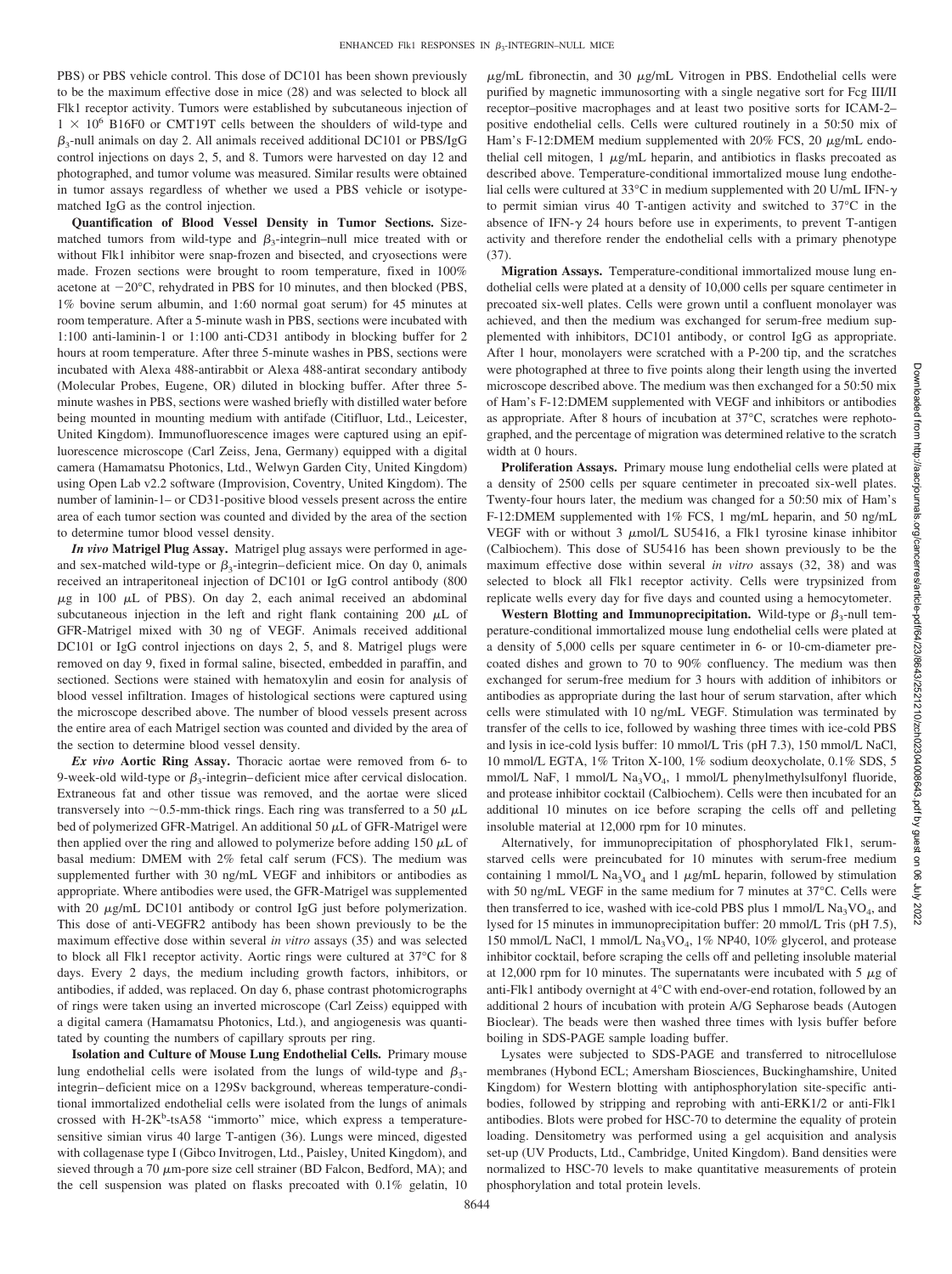**Analysis of Statistical Significance.** Data sets were analyzed for significance using Student's *t* test.  $P \leq 0.05$  was considered statistically significant.

# **RESULTS**

**Flk1** Antagonist Blocks Enhanced Tumor Growth in  $\beta_3$ -Null **Mice.** To address the role that Flk1 plays in the enhanced angiogenesis observed in  $\beta_3$ -null mice *in vivo* we used an antibody, DC101, which is raised against the extracellular domain of Flk1 and antagonizes VEGF binding to the receptor. This Flk1 inhibitor has been shown to block both tumor growth and angiogenesis in several mouse models (28–30). B16F0 melanomas grown in  $\beta_3$ -null control mice were significantly larger than those found in wild-type control mice  $(P < 0.05$ ; Fig. 1A and B), in agreement with our previous findings (7). However, there was a significant reduction in tumor volume in both wild-type and  $\beta_3$ -null animals treated with Flk1 inhibitor, when compared with control animals of the same genotype ( $P < 0.05$ ; Fig. 1*A* and *B*). The same type of experiment was performed using the mouse carcinoma cell line, CMT19T. Again, tumors grown subcutaneously in  $\beta_3$ -null animals were significantly larger than those harvested from wild-type mice ( $P < 0.03$  Fig. 1*C* and *D*), and administration of Flk1 inhibitor resulted in a significant reduction in tumor volume in both genotypes ( $P < 0.03$ ; Fig. 1*C* and *D*). Importantly, in the presence of the Flk1 inhibitor, there was no significant difference in the size of tumors observed in  $\beta_3$ -null and wild-type mice  $(P > 0.05; Fig. 1)$ . Because neither tumor cell line used in this study expresses Flk1 (data not shown), it is unlikely that the effect of the Flk1 inhibitor is due to direct toxicity against the tumor cells. Moreover, these data suggest that the enhanced tumor volume observed in  $\beta_3$ -integrin–deficient mice can be blocked by inhibiting Flk1 on angiogenic blood vessels.

**Flk1** Antagonist Blocks Enhanced Angiogenesis in  $\beta_3$ -Null **Mice.** To confirm the role played by Flk1 in  $\beta_3$ -null angiogenic blood vessels, we evaluated the effect that Flk1 inhibition has on tumor angiogenesis in  $\beta_3$ -null mice. Size-matched tumors removed from

wild-type and  $\beta_3$ -null animals, treated with and without Flk1 inhibitor, were processed for histological examination. Blood vessel densities in tumors were determined by performing immunohistochemistry for laminin-1 (Fig. 2*A*) or CD31 (data not shown) and counting the number of blood vessels present across entire tumor sections. The blood vessel density in tumors from  $\beta_3$ -null mice was significantly higher than in tumors from wild-type mice ( $P < 0.007$ ; Fig. 2*B*). However, in the presence of the Flk1 inhibitor, blood vessel densities were significantly lower than in untreated animals ( $P < 0.007$ ; Fig. 2*B*), and there was no significant difference in blood vessel density between genotypes (Fig. 2*B*). Sections stained for CD31 gave identical results (data not shown). These results show that the enhanced tumor angiogenesis observed in  $\beta_3$ -null mice can be inhibited using a Flk1 antagonist.

To confirm the role of Flk1 in an independent *in vivo* assay of angiogenesis, wild-type and  $\beta_3$ -null mice were implanted with VEGFcontaining Matrigel plugs (7). The mice were treated with or without a course of Flk1 inhibitor, and the density of blood vessel infiltration into the plugs was determined by histology (Fig. 2*C* and *D*). The vessel density in plugs removed from  $\beta_3$ -null mice was significantly higher than that found in plugs from wild-type mice ( $P < 0.0005$ ; Fig. 2*D*). However, in the presence of the Flk1 inhibitor, vessel densities were significantly lower than in untreated animals ( $P < 0.0004$ ; Fig. 2*D*), and there was no significant difference in vessel density between genotypes.

Finally, we confirmed that similar results could be obtained in the *ex vivo* aortic ring assay (7). Aortic ring segments from wild-type and  $\beta_3$ -null mice were embedded in Matrigel and stimulated with or without VEGF in the presence of Flk1 inhibitor or IgG control antibody. Angiogenesis was quantified by counting the number of microvessels that sprouted directly from the rings (Fig. 3*A*). VEGFdependent sprouting of  $\beta_3$ -null rings was enhanced when compared with rings without VEGF ( $P < 0.0003$ ; Fig. 3*B*) and when compared with wild-type rings incubated with VEGF ( $P < 0.0003$ ; Fig. 3*B*).

Fig. 1. Flk1 inhibitor blocks enhanced tumor growth in  $\beta_3$ -integrin– deficient mice. Mice received intraperitoneal injections of a Flk1 inhibitory antibody, DC101 (800  $\mu$ g in 100  $\mu$ L of PBS), or control 2 days before subcutaneous injection of  $1 \times 10^6$  B16F0 melanoma cells or  $1 \times 10^6$ CMT19T mouse carcinoma cells. Additional intraperitoneal injections of Flk1 inhibitor or control were carried out on the day of tumor cell injection and every 3 days after. Tumors were removed 10 days after injection of cells, size measured, and photographed. *A*, quantification of subcutaneous B16F0 melanoma tumor volume in wild-type  $(WT)$  and  $\beta_3$ -null  $(-/-)$  animals treated with Flk1 inhibitor or control;  $n = 10$  animals per data point;  $*$ ,  $P < 0.05$ ; \*\*,  $P < 0.03$ ; n.s.d., no significant difference. *B*, photographs of representative B16 melanomas. *C*, quantification of subcutaneous CMT19T tumor volume in wild-type and  $\beta_3$ -null animals treated with Flk1 inhibitor or control;  $n = 5$  animals per data point; \*\*,  $P < 0.03$ ; n.s.d., no significant difference. *D,* photographs of representative CMT19T tumors. *Bars* show mean tumor volume in cubic millimeters  $\pm$  *SEM*. *Scale bar* = 5 mm.

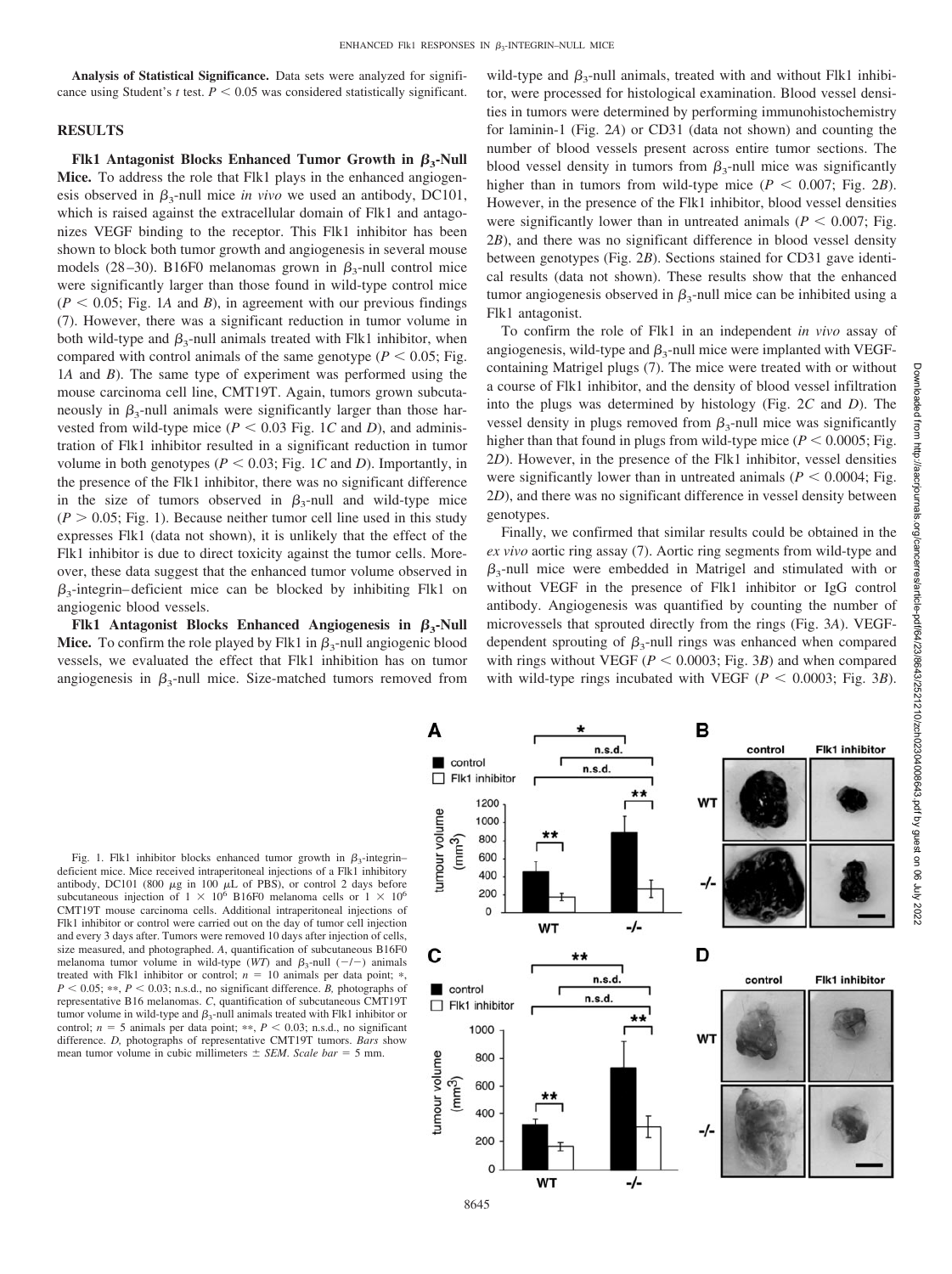

Fig. 2. Flk1 inhibitor blocks enhanced angiogenesis in  $\beta_3$ -integrin-deficient mice. Mice received intraperitoneal injections of Flk1 inhibitor (800  $\mu$ g in 100  $\mu$ L PBS) or control 2 days before subcutaneous injection of  $1 \times 10^6$ B16F0 melanoma cells or subcutaneous injection of Matrigel plugs (200  $\mu$ L of Matrigel plus 30 ng of VEGF per plug). Additional intraperitoneal injections of Flk1 inhibitor or control were carried out on the day of tumor or Matrigel injection and every 3 days after. *A* and *B*. Melanomas were removed 10 days after tumor cell injection and snap-frozen. Tumor blood vessels were identified in cryosections from size-matched tumors by immunofluorescence staining for laminin-1 or CD31. *A,* representative images of laminin-1 staining in tumor sections. *B,* quantification of tumor blood vessel density (three tumors per data point);  $*, P < 0.007$ ; n.s.d., no significant difference. *C* and *D*. Matrigel plugs were removed 7 days after their injection, fixed in formalin, and embedded in paraffin; and sections were stained with hematoxylin and eosin. *C*, representative images of Matrigel plug sections stained with hematoxylin and eosin; *arrowheads* indicate blood vessels. *D*, quantification of blood vessel densities in Matrigel plugs (15–20 plugs per data point); \*,  $P < 0.0005$ ; n.s.d., no significant difference. *Bars* show the mean vessel number per square millimeter *SEM*. *Scale*  $bar = 100 \mu \text{m}$ . *WT*, wild-type;  $-/-$ ,  $\beta_3$ -null.

Furthermore, sprouting from  $\beta_3$ -null rings was inhibited significantly by the presence of Flk1 inhibitor  $(P < 0.0003$ ; Fig. 3*B*) and was equivalent to sprouting seen in the absence of VEGF or in wild-type rings. Interestingly, we observed no increased stimulation of sprouting in wild-type rings when VEGF was added. This observation highlights the impact that  $\beta_3$ -integrin–deficiency has on VEGF-specific angiogenesis.

Therefore, within three independent assays of angiogenesis, blockade of Flk1 function inhibited the enhanced angiogenesis in  $\beta_3$ -null mice.

**Inhibition of Flk1 Blocks Enhanced Vascular Endothelial** Growth Factor-Mediated Migration and Proliferation of  $\beta_3$ -Null **Endothelial Cells.** Migration and proliferation of endothelial cells are both required for *de novo* blood vessel formation (1). Because VEGF stimulates enhanced angiogenesis in  $\beta_3$ -null mice through Flk1, we investigated whether  $\beta_3$ -null endothelial cells exhibit enhanced migratory or proliferative responses to VEGF *in vitro* using endothelial cells isolated from the lungs of wild-type and  $\beta_3$ -null mice.

Endothelial cell migration was assayed by measuring the extent of closure during *in vitro* scratch assays (Fig. 4*A* and *B*). In the absence of growth factors, migration of wild-type and  $\beta_3$ -null endothelial cells was equivalent. VEGF stimulated a significant increase in wild-type endothelial cell migration when compared with growth factor–free medium ( $P < 0.05$ ; Fig. 4*B*), but  $\beta_3$ -null endothelial cells migrated significantly further than wild-type cells in response to VEGF  $(P < 0.005$ ; Fig. 4*B*). Furthermore, the Flk1 inhibitor reduced the VEGF-dependent migration of both wild-type and  $\beta_3$ -null endothelial cells down to levels seen in growth factor-free medium. Importantly,

for both wild-type and  $\beta_3$ -null cells, the Flk1 inhibitor had no effect on basal migration levels or on migration induced by incubating cells with 10% FCS (data not shown), indicating that the Flk1 inhibitor acts specifically to block VEGF-mediated responses.

Endothelial cell proliferation in response to VEGF was assayed by incubating cells with VEGF in the presence of 1% serum and counting the number of cells every day for 5 days. Although these conditions supported the survival of wild-type endothelial cells, no increase in cell number was evident (Fig. 4*C*). In contrast, VEGF stimulated the proliferation of  $\beta_3$ -null endothelial cells. Within 3 days of beginning the experiment, the number of  $\beta_3$ -null cells measured was significantly greater than the number of wild-type cells ( $P < 0.001$ ); and by 5 days, the number of  $\beta_3$ -null endothelial cells was 4- to 6-fold greater than the number of wild-type cells ( $P \le 0.0004$ ). Furthermore, application of SU5416, a Flk1 tyrosine kinase inhibitor (32), significantly attenuated the VEGF-dependent proliferation of  $\beta_3$ -null endothelial cells ( $P < 0.001$  at 3–5 days) but had little effect on the numbers of wild-type cells recorded. Importantly, both wild-type and  $\beta_3$ -null endothelial cells proliferated in normal growth medium, containing 20% FCS and endothelial mitogen, and this was not affected by the Flk1 inhibitor (data not shown). Taken together, these data demonstrate that  $\beta_3$ -null endothelial cells show both enhanced migration and proliferation in response to VEGF when compared with wild-type cells and that inhibition of Flk1, using two independent Flk1 inhibitors, blocks these responses.

**Enhanced Phosphorylation of Flk1 and Extracellular-Related Kinase 1/2 in**  $\beta_3$ **-Null Endothelial Cells.** Given that VEGF-stimulated responses are enhanced in  $\beta_3$ -null endothelial cells, we investigated whether intracellular signaling in response to VEGF also is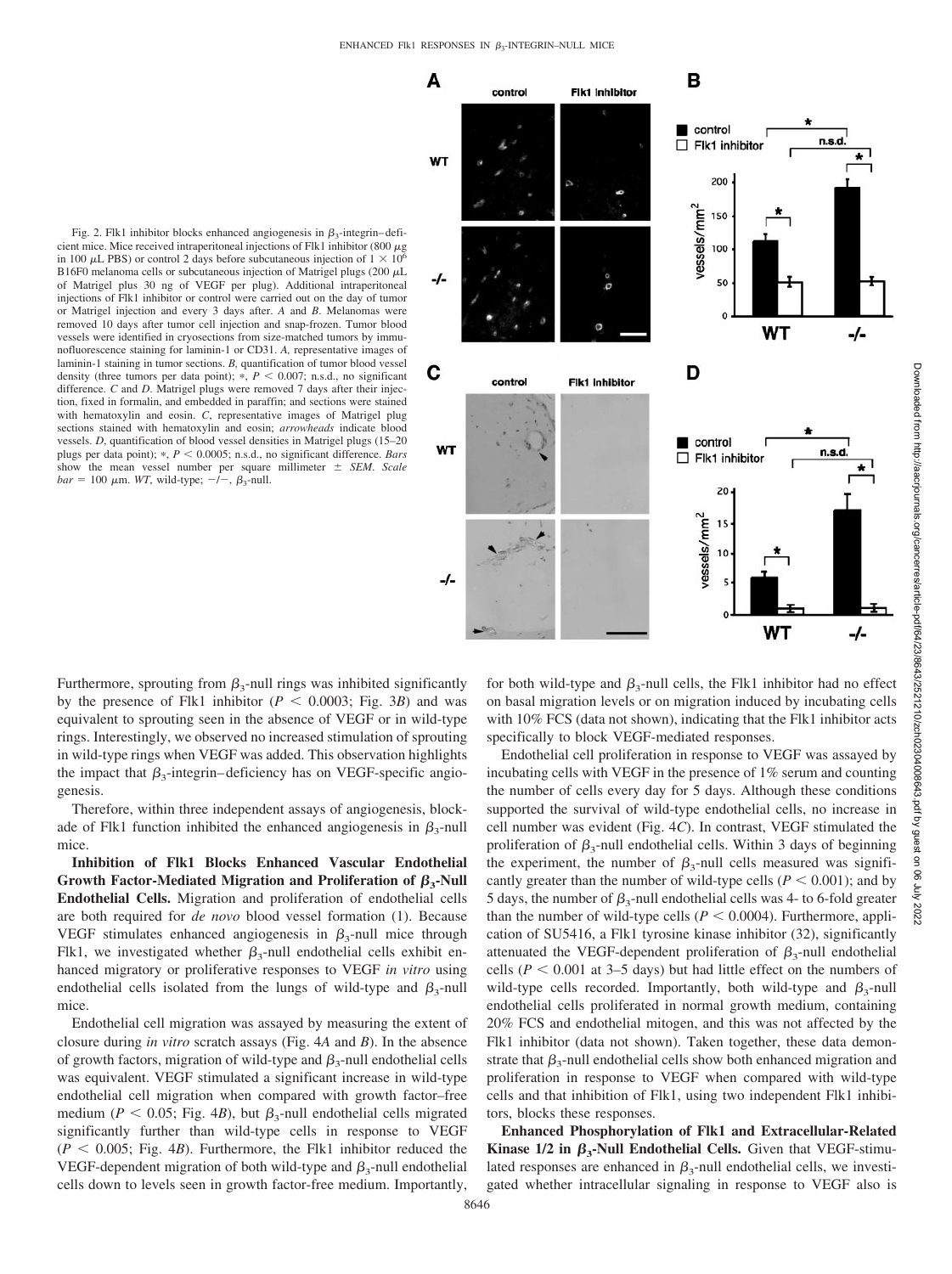

Fig. 3. Enhanced sprouting angiogenesis from  $\beta_3$ -integrin-deficient aortic rings in response to VEGF is blocked by Flk1 inhibitor. *A* and *B*, aortic rings from wild-type (*WT*) and  $\beta_3$ -null  $(-/-)$  mice were embedded in Matrigel and overlaid with medium. Cultures were supplemented with or without 30 ng/mL VEGF in the presence of antibodies (20  $\mu$ g/mL DC101 or 20  $\mu$ g/mL control IgG) and incubated for 8 days at 37°C with replacement of the medium every 2 days. *A*, representative photomicrographs of VEGFstimulated aortic rings after 6 days in culture. *B*, sprouting angiogenesis was quantified by counting the number of microvessels that developed from aortic rings after 6 days in culture ( $n = 15$  rings per data point); \*,  $P < 0.0003$ . *Bars* show mean microvessel number per ring  $\pm$  *SEM*. *Scale bar* = 100  $\mu$ m.

enhanced. We have shown previously that  $\beta_3$ -null endothelial cells express 2- to 3-fold more Flk1 than wild-type endothelial cells (7). Therefore, we examined whether VEGF stimulation of  $\beta_3$ -null endothelial cells results in increased levels of phosphorylated Flk1. VEGF stimulated the phosphorylation of Flk1 in both wild-type and  $\beta_3$ -null endothelial cells (Fig. 5*A*). Furthermore, densitometric analysis of Western blots revealed that the levels of phosphorylated Flk1 induced by VEGF were approximately 2-fold elevated in  $\beta_3$ -null endothelial cells when compared with wild-type cells (Fig. 5*B*). Densitometric analysis of total Flk1 levels confirmed that total Flk1 levels were also 2-fold elevated in  $\beta_3$ -null cells in this experiment (Fig. 5*C*). This confirms that, upon VEGF stimulation,  $\beta_3$ -null endothelial cells have elevated levels of phosphorylated Flk1 when compared with wild-type cells.

To investigate whether elevated levels of phosphorylated Flk1 in  $\beta_3$ -null cells can be translated into an enhanced downstream signaling response, we investigated the phosphorylation of ERK1/2 in response to VEGF. Several reports have shown that VEGF signaling through Flk1 activates ERK1/2 phosphorylation and that this is required for migration and proliferation of endothelial cells *in vitro* (10, 12). VEGF stimulated the phosphorylation of ERK1/2 in both wild-type and  $\beta_3$ -null endothelial cells (Fig. 5*D* and *E*). This

response peaked at 5 minutes after stimulation and was downregulated to basal levels in both cell types by 15 minutes (Fig. 5*D* and *E*). However, the levels of phosphorylated ERK1/2 detected in  $\beta_3$ -null endothelial cells after VEGF stimulus were consistently higher than those detected in wild-type cells (Fig. 5*D* and *E*). ERK1/2 phosphorylation was blocked by application of the MEK1 inhibitor PD 098059 (Fig. 5*F* and *G*), indicating that the signaling from Flk1 to ERK1/2 occurred via activation of MEK1. Impor-



Fig. 4. Enhanced migration and proliferation of  $\beta_3$ -null endothelial cells in response to VEGF are blocked by Flk1 inhibitors. A and *B*. Wild-type (*WT*) or  $\beta_3$ -null (-/-) endothelial cells were grown to confluency in six-well plates. After preincubation with serum-free medium plus antibodies (20  $\mu$ g/mL DC101 or 20  $\mu$ g/mL control IgG), monolayers were scratched with a P-200 pipette tip. Cells were then incubated for 8 hours with serum-free medium or medium plus 25 ng/mL VEGF with or without antibodies (20  $\mu$ g/mL DC101 or 20  $\mu$ g/mL control IgG). A, representative photomicrograph images of wild-type and  $\beta_3$ -null endothelial cell scratches at 0 hours and after 8 hours of migration under different stimulation conditions. *B,* quantification of percentage migration displayed by wild-type and  $\beta_3$ -null endothelial cells under different stimulation conditions; \*,  $P < 0.05$ ; \*\*,  $P < 0.005$ . *Bars* show percentage migration relative to 0 hours  $\pm$  *SEM*. *Scale bar* = 100  $\mu$ m. *C*. Wild-type and  $\beta_3$ -null endothelial cells were seeded at a density of 2500 cells per square centimeter in six-well plates. After 24 hours, the medium was exchanged for that containing 1% FCS and 50 ng/mL VEGF with 3  $\mu$ mol/L SU5416 or vehicle control (day 0). Cells from representative wells were trypsinized and counted every subsequent day for 5 days (days 1–5). Each data point represents the mean from five counts, and *bars* show cell number  $\pm$  *SEM*;  $\ast$ ,  $P$  < 0.001 when comparing significant difference between number of wild-type and  $\beta_3$ -null cells recorded in the presence of VEGF without Flk1 inhibitor.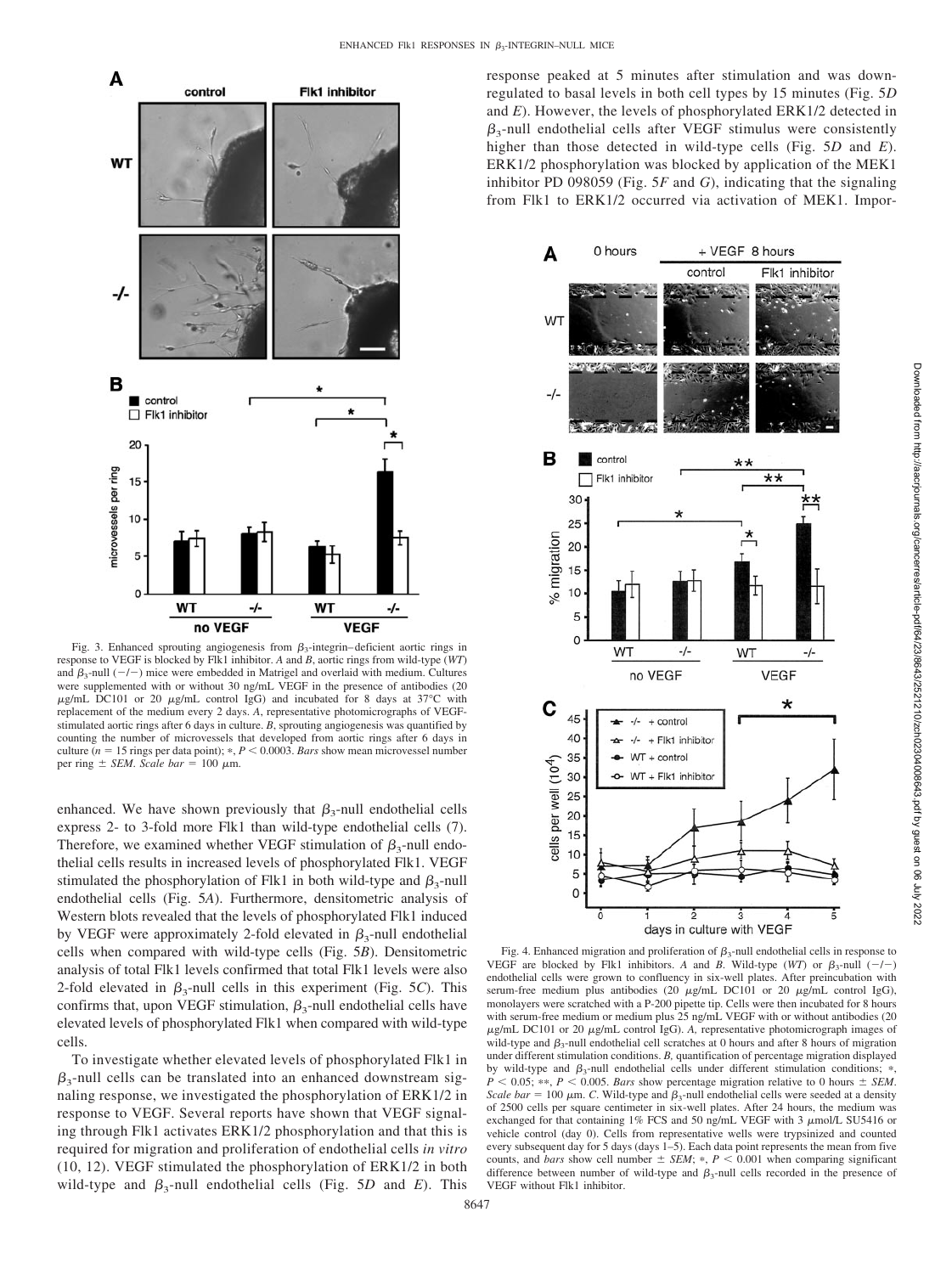Fig. 5. Enhanced VEGF-mediated signaling in  $\beta_3$ -null endothelial cells. *A*. Subconfluent wild-type (*WT*) or  $\beta_3$ -null (-/-) endothelial cells were serum-starved and then stimulated with 50 ng/mL VEGF for 7 minutes and then lysed. Flk1 was immunoprecipitated from lysates and detected by probing Western blots for phospho-Flk1 (*p Flk1*) and then stripping and reprobing for Flk1 (*total Flk1*). The Western blot for HSC-70 was performed on a parallel Western blot that was loaded with the same proportions of lysate as used for each immunoprecipitation. *B*, densitometric quantification of Flk1 phosphorylation levels in wild-type and  $\beta_3$ -null endothelial cells in response to VEGF. *C*, densitometric quantification of Flk1 total protein levels in wild-type and  $\beta_3$ -null endothelial cells. *D*, phosphorylation of ERK1/2 ( $p$  ERK1/2) in wild-type and  $\beta_3$ -null endothelial cells in response to VEGF. *E*, densitometric quantification of ERK1/2 phosphorylation in wildtype and  $\beta_3$ -null endothelial cells in response to VEGF. *F*, ERK1/2 phosphorylation in wild-type and  $\beta_3$ -null endothelial cells in response to a 5-minute treatment with VEGF in the presence or absence of 5  $\mu$ mol/L PD 098059 (*MEK1 inhibitor*). *G,* densitometric quantification of ERK1/2 phosphorylation in wild-type and  $\beta_3$ -null endothelial cells in response to VEGF with and without pretreatment with  $5 \mu$ mol/L PD 098059. *H*, phosphorylation of ERK1/2 after 1 hour of preincubation with or without Flk1 inhibitor (20  $\mu$ g/mL) and 5 minutes of stimulation with VEGF. *I*, densitometric quantification of ERK1/2 phosphorylation in wild-type and  $\beta_3$ -null endothelial cells in response to VEGF with and without pretreatment with Flk1 inhibitor (20  $\mu$ g/mL). Densitometry results in parts *B*, *C*, *E*, *G*, and *I* are normalized to an HSC-70 loading control. The data are representative of results obtained in three independent experiments.



tantly, phosphorylation of ERK1/2 was ablated in both wild-type and  $\beta_3$ -null cells when VEGF stimulation was performed in the presence of Flk1 inhibitor, indicating that this response also depended on signaling through Flk1 (Fig. 5*H* and *I*). These data show that VEGF stimulation results in elevated levels of phosphorylated Flk1 in  $\beta_3$ -null endothelial cells and that this is associated with enhanced activation of ERK1/2 via MEK1.

**Responses to Vascular Endothelial Growth Factor in Wild-Type and 3-Null Endothelial Cells Involve Signaling via Extracellular-Related Kinase 1/2.** Finally, we investigated whether the activation of ERK1/2 is involved in the enhanced response of  $\beta_3$ -null endothelial cells to VEGF. The MEK1/2 inhibitor UO126 inhibited VEGF-stimulated migration of both wild-type and  $\beta_3$ -null endothelial cells in a dose-dependent fashion (Fig. 6*A*). Furthermore, at the nonsaturating doses of 0.05 and 0.1  $\mu$ mol/L, with which only partial inhibition of migration was achieved, the migration of  $\beta_3$ -null endothelial cells was still significantly greater than wild-type cells  $(P \leq 0.05)$ . This difference in sensitivity to the inhibitor may be a consequence of the enhanced activation of ERK1/2 that occurs in  $\beta_3$ -null endothelial cells. UO126, albeit at higher concentrations, was also able to inhibit VEGF-induced microvessel growth from wild-type and  $\beta_3$ -null aortic rings in a dose-dependent manner (Fig. 6*B*), and at the nonsaturating dose of 5  $\mu$ mol/L, sprouting from  $\beta_3$ -null aortic rings was significantly greater than wild-type  $(P < 0.05)$ . Therefore, the increased phosphorylation of ERK1/2 in  $\beta_3$ -null endothelial cells is involved in mediating the enhanced response of these cells to VEGF.

## **DISCUSSION**

We propose that Flk1-mediated responses to VEGF are enhanced in  $\beta_3$ -null mice, leading to augmented angiogenesis and increased tumor growth. Therefore,  $\beta_3$ -integrin could be a negative regulator of VEGF signaling.

Endothelial cell expression of  $\beta_3$ -integrin and Flk1 can be upregulated during angiogenesis, and antagonists of both molecules inhibit pathological angiogenesis in mice, suggesting a role for both molecules in tumor neovascularization (10, 12, 39, 40). Moreover, binding of  $\beta_3$ -integrin to vitronectin enhances the phosphorylation of Flk1 in response to VEGF, suggesting that  $\beta_3$ -integrin can promote Flk1 signaling during angiogenesis (41). However, studies in  $\beta_3$ integrin– deficient mice show that this integrin is not required for tumor or VEGF-specific angiogenesis (7), and we now show that enhanced Flk1 signaling occurs in endothelial cells in which  $\beta_3$ integrin is absent.

How does enhanced Flk1 signaling occur as a consequence of  $\beta_3$ integrin deficiency?  $\alpha_{\rm v}\beta_3$  integrin expression in endothelial cells can suppress Flk1 expression, which results in at least 2-fold elevated cellular levels of Flk1 in  $\beta_3$ -null endothelial cells when compared with wild-type cells (7). In concordance, when  $\beta_3$ -null endothelial cells receive a VEGF stimulus, the amount of phosphorylated Flk1 receptor that results is also 2-fold greater when compared with wildtype cells (Fig. 5). Although we have limited our *in vitro* studies to stimulation with VEGF- $A^{164}$ , it is also possible that the other Flk1 ligands, *i.e.*, VEGF-A<sup>120</sup>, VEGF-A<sup>144</sup>, VEGF-A<sup>188</sup>, VEGF-C, and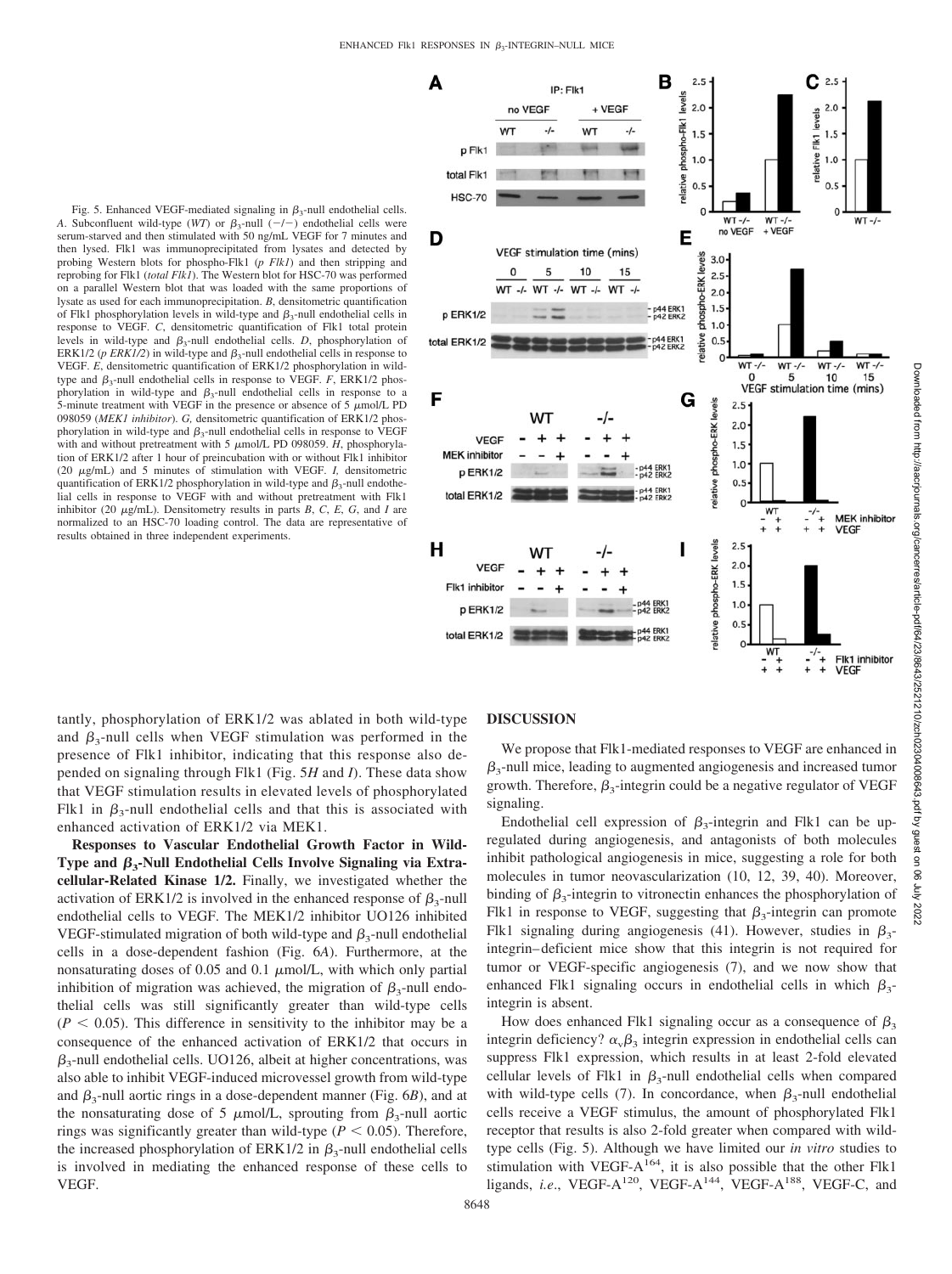

Fig. 6. Enhanced responses to VEGF *in vitro* require signaling through ERK1/2. *A,* quantification of wild-type (*WT*) and  $\beta_3$ -null (-/-) endothelial cell migration in response to VEGF in the presence of MEK inhibitor, UO126*.* After a 1 hour preincubation with serum-free medium supplemented with varying concentrations of UO126 or vehicle alone, confluent monolayers of wild-type or  $\beta_3$ -null endothelial cells were scratched with a P-200 pipette tip. The medium was replaced with fresh medium containing inhibitors or vehicle and additionally supplemented with 25 ng/mL VEGF before cells were returned to the incubator for an additional 8 hours. *Bars* show percentage migration relative to 0 hours  $\pm$  *SEM*;  $*$ ,  $P$  < 0.05; n.s.d., no significant difference. *B*, quantification of microvessels produced by wild-type and  $\beta_3$ -null aortic rings after 6 days in response to VEGF in the presence of varying concentrations of UO126. Wild-type or  $\beta_3$ -null aortic rings were embedded in Matrigel and overlaid with medium supplemented with 2% FCS, 30 ng/mL VEGF, and varying concentrations of UO126 or vehicle alone. Aortic rings were cultured at 37°C with replacement of the medium every 2 days. *Bars* show mean microvessel number per ring  $\pm$  *SEM*;  $\ast$ ,  $P < 0.05$ .

VEGF-D (10, 12), might also elicit the same effect. In any case, the increased activation of Flk1 can lead to enhanced activation of downstream signaling molecules, such as ERK1/2 (Fig. 5) and augmented endothelial cell responses to VEGF, such as enhanced cell migration and proliferation (Fig. 4). Because Flk1 inhibition reduces the enhanced angiogenesis and tumor growth seen in  $\beta_3$ -null mice (Figs. 1–3), enhanced Flk1 signaling may mediate the augmented angiogenesis and tumor growth seen in  $\beta_3$ -null animals *in vivo*. Therefore,  $\beta_3$ integrin can enhance or inhibit VEGF signaling via different mechanisms: Vitronectin binding to  $\beta_3$ -integrin promotes Flk1 phosphorylation and downstream signaling (41), whereas suppression of Flk1 expression by  $\beta_3$ -integrin limits the total cellular levels of Flk1 available for phosphorylation and downstream signaling.

The 2- to 3-fold increase in Flk1 expression seen in  $\beta_3$ -null endothelial cells (7) results in increased angiogenesis and tumor growth *in vivo*, suggesting that the expression level of Flk1 is a major determinant of angiogenic potential *in vivo*. This is supported by data showing that levels of endothelial Flk1 are spatially and temporally regulated during developmental angiogenesis (27, 40) and increased during pathologic angiogenesis (25, 26). Although beyond the scope of the current study, it would also be interesting to determine whether the levels and activity of other VEGF receptors are altered in  $\beta_3$ -null mice.

Other mechanisms may also contribute to the enhanced angiogenesis seen in  $\beta_3$ -null mice. Firstly, because  $\beta_3$ -integrin binding to vitronectin can enhance Flk1 signaling in response to VEGF (41),

 $\beta_3$ -integrin binding to another ligand might attenuate signaling through Flk1, perhaps by enhancing the association of Flk1 with protein tyrosine phosphatases. In  $\beta_3$ -null mice, this signal attenuation mechanism would be absent, leading to enhanced VEGF responses. Secondly,  $\beta_3$ -integrin mediates the growth inhibitory effect of several endogenous inhibitors of angiogenesis, including tumstatin (8, 42– 44). Hamano *et al*. (45) showed that tumstatin-deficient mice have enhanced tumor growth and angiogenesis, that  $\beta_3$ -integrin–deficient mice do not respond to tumstatin, and that the presence of  $\beta_3$ -integrin– positive vessels in tumors correlates with tumstatin efficacy. This suggests that the enhanced angiogenesis seen in  $\beta_3$ -null mice may be mediated, at least in part, by a lack of response to tumstatin. Finally, the accumulation of ligand-free  $\beta_3$ -integrin on cells *in vitro* can promote apoptosis via so-called "integrin-mediated death" (46, 47). It was proposed that unligated  $\beta_3$ -integrin drives endothelial cell apoptosis in the tumors of wild-type animals and that this mechanism is absent in  $\beta_3$ -null mice, giving rise to enhanced angiogenesis (46). Given that  $\beta_3$ -integrin probably plays multiple roles in angiogenesis (8, 44, 48, 49), it is possible that these other mechanisms may be operating in parallel with our proposed mechanism.

Integrins and VEGF-mediated signaling may be excellent targets for the anti-angiogenic therapy of human cancer. We are investigating how integrins and their antagonists can influence VEGF signaling. For example, how does  $\beta_3$ -integrin transduce signals that depress the expression of Flk1 and can other integrins function in the same fashion? Understanding this may provide new clues as to how integrins or congruous signaling molecules may be pharmacologically targeted to suppress Flk1 levels and angiogenesis in tumors. Because integrin antagonists have been shown to activate integrin-mediated signaling  $(8, 50-52)$ , it is possible that integrin antagonists may function by suppressing Flk1 levels or Flk1 signaling. Is  $\beta_3$ -integrinmediated suppression of Flk1 levels relevant to human tumors? A phase I clinical trial of Vitaxin, a  $\beta_3$ -integrin antagonist, gave variable results in the clinic (6). It was recently reported that only 8 to 40% of mouse tumor blood vessels stain positive for  $\beta_3$ -integrin (45), which may explain why tumors do not respond consistently to Vitaxin. Because our data suggest that  $\beta_3$ -integrin–negative blood vessels may have enhanced Flk1 signaling, an effective means to target both  $\beta_3$ -integrin–negative and –positive blood vessels may be to combine  $\beta_3$ -integrin antagonists with Flk1 antagonists *in vivo*.

#### **ACKNOWLEDGMENTS**

We thank Garry Saunders, Sue Watling, and Colin Wren for their assistance with experiments; Ian Hart and Richard Hynes for their criticism of the work; and Fiona Parkinson for her help in the manuscript preparation.

### **REFERENCES**

- 1. Hanahan D, Folkman J. Patterns and emerging mechanisms of the angiogenic switch during tumorigenesis. Cell 1996;86:353– 64.
- 2. Brooks PC, Clark RA, Cheresh DA. Requirement of vascular integrin  $\alpha v \beta 3$  for angiogenesis. Science 1994;2645:69 –71.
- 3. Brooks PC, Montgomery AM, Rosenfeld M, et al. Integrin  $\alpha \nu \beta$ 3 antagonists promote tumor regression by inducing apoptosis of angiogenic blood vessels. Cell 1994;791: 157– 64.
- 4. Friedlander M, Brooks PC, Shaffer RW, Kincaid CM, Varner JA, Cheresh DA. Definition of two angiogenic pathways by distinct  $\alpha v$  integrins. Science 1995;270:  $1500 - 2.$
- 5. Friedlander M, Theesfeld CL, Sugita M, et al. Involvement of integrins  $\alpha v \beta 3$  and ανβ5 in ocular neovascular diseases. Proc Natl Acad Sci USA 1996;93:9764–9.
- 6. Gutheil JC, Campbell TN, Pierce PR, et al. Targeted antiangiogenic therapy for cancer using Vitaxin: a humanized monoclonal antibody to the integrin  $\alpha_{\nu}\beta_3$ . Clin Cancer Res 2000;6:3056 – 61.
- 7. Reynolds LE, Wyder L, Lively JC, et al. Enhanced pathological angiogenesis in mice lacking  $\beta$ 3 integrin or  $\beta$ 3 and  $\beta$ 5 integrins. Nat Med 2002;8:27-34.
- 8. Hynes RO. A reevaluation of integrins as regulators of angiogenesis. Nat Med 2002;8:918 –21.